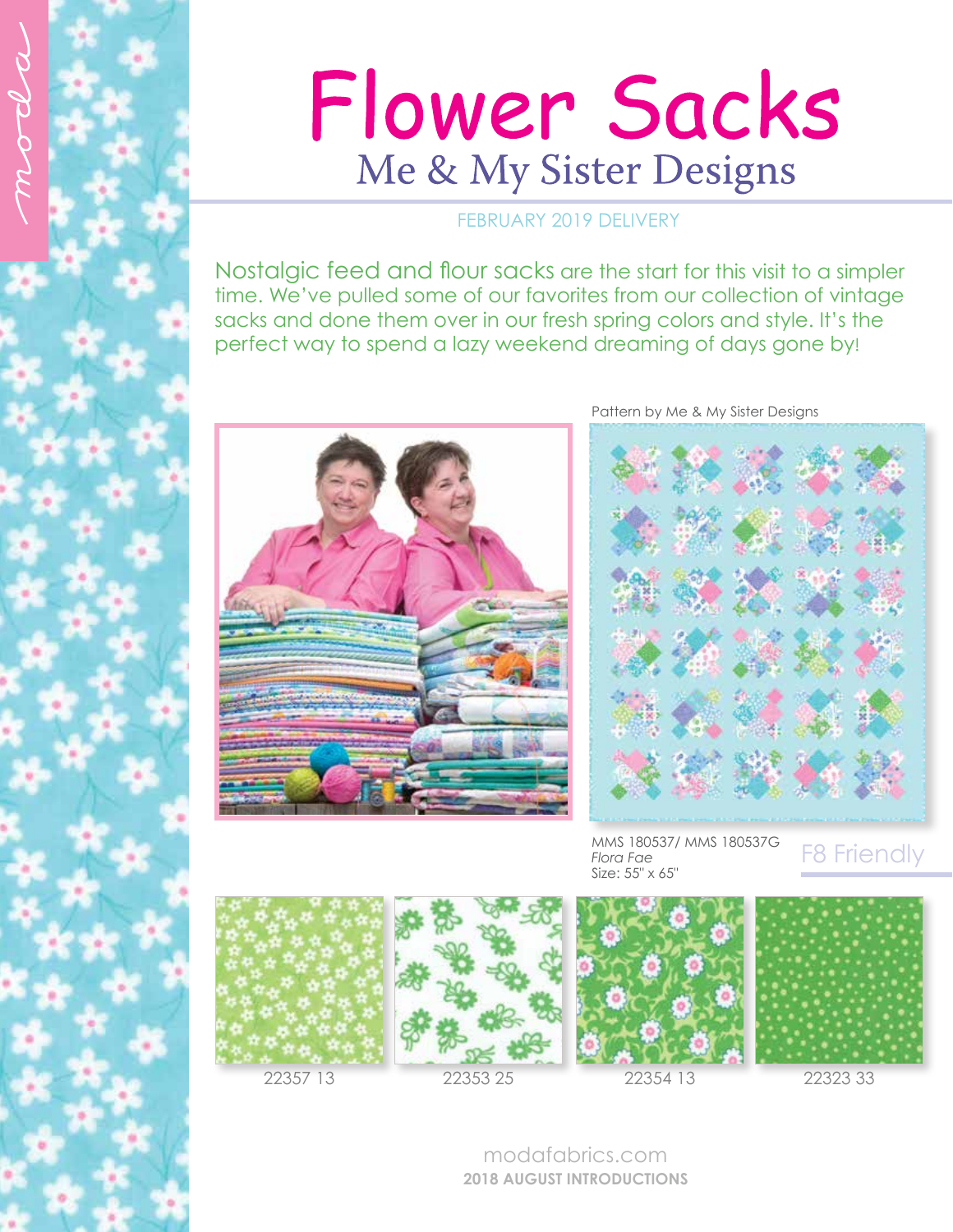**Flower Sacks** *Me & My Sister* February Delivery



22352 15\*



22350 15

moda FABRICS + SUPPLIES

## Spread seeds of happiness!